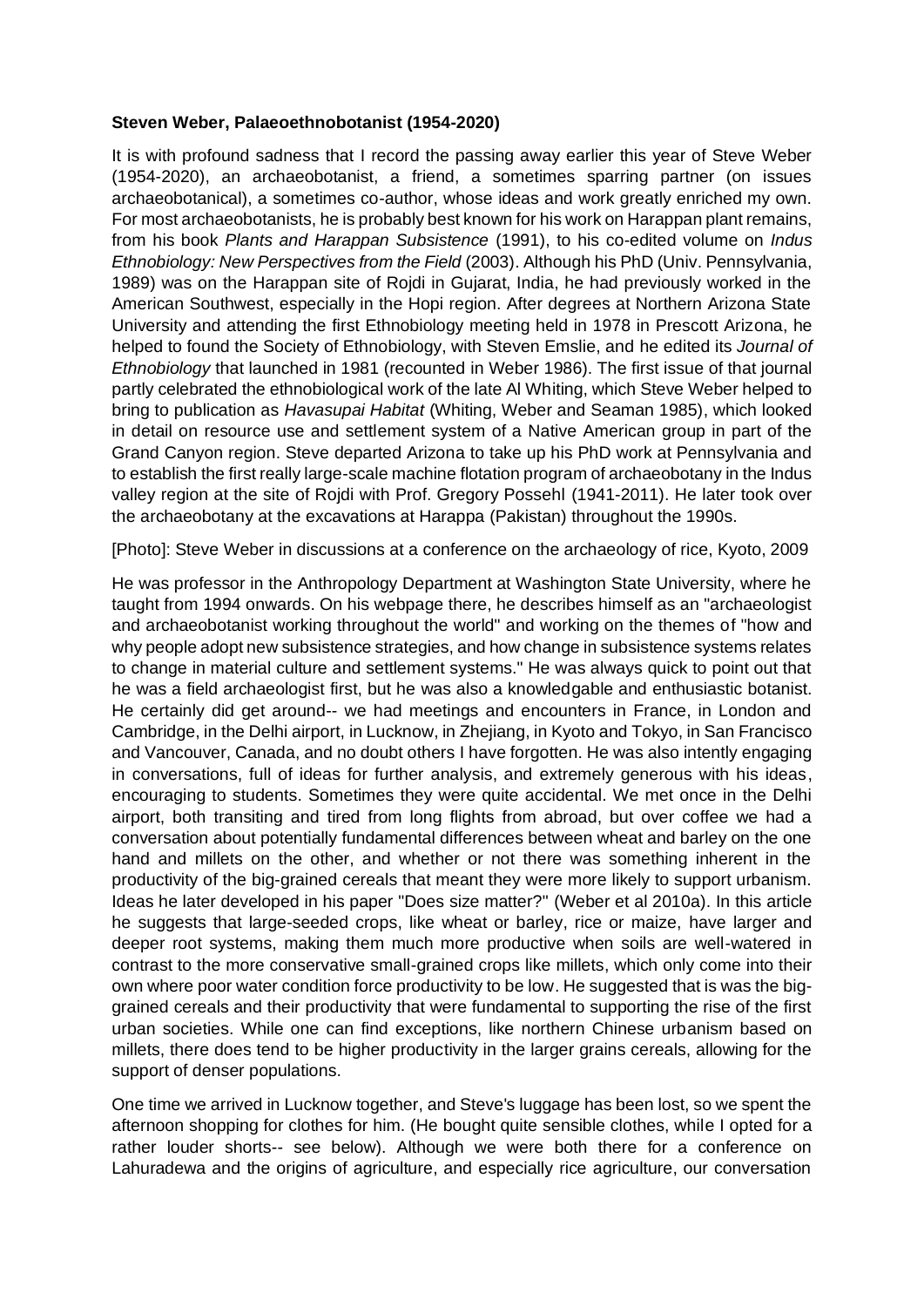strayed, as it often did, the small millets that constitute so much agricultural diversity, not just in India, but around the world. Steve's take was that the great potential of small-scale sustainable millet agriculture was largely overlooked by modern scholarship, in part because of bias towards interest in those large-grained cereals, that were both more easy to find archaeologically and more likely to support urban elites. This resulted in our joint attempt to call attention to millets in worldwide agricultural and archaeobotanical studies (Weber and Fuller 2008), and his subsequent papers that drew attention to the importance of millets from the Indus Valley to Neolithic Thailand (Weber et al 2010b; Weber and Kashyap 2016).

Tragically over the past couple of years he suffered from a degenerative illness. Despite this he was still intent on numerous research issues and ongoing projects when I saw him at a party and conference session in his honour at the *Society of American Archaeologists*  conference in Vancouver, marked in part by the retrospective on Steve Weber the visionary (D'Alpiom Gyuedes and Fuller 2018). Steve generously passed on his many archaeobotanical samples to Jade, and this continue to be analyzed at UC San Diego, and so the legacy of his research can be expected to continue to yield results for years to come.

One of my earlier interactions with Steve was when I had first started teaching in London and I had offered something of a critique to an article on "seeds of urbanism" that he published in Antiquity (Weber 1999). And while our published debate might have read somewhat acriminously, he was nothing but supportive and even enthusiastic about discussions with a younger scholar about the finer points of interpreting patterning in archaeobotanical data. He insisted that we should distribution together both his original article, my critique and his reply at the South Asia Archaeological conference in Paris in the summer of 2001. He was so focused on moving the field in the positive direction that he took criticism as a positive, as platform for improving the field, which lead onto useful reviews of the field and archaeobotanical formation processes (Penington and Weber 2004; Fuller and Weber 2005). He was humble in his knowledge and a gentleman scholar. His example of putting the pursuit of archaeological knowledge first, before his ego, is an example I will continue to strive for.

Dorian Q Fuller

[Photo: Archaeobotanists visiting excavations at Lahuradewa, India, 2006, left to right: K. S. Saraswat, Steve Weber, Dorian Fuller, Mukund Kajale]

## **Works cited**

D'Alpoim Guedes, J., & Fuller, D. Q. (2018). Steven A. Weber: An Interdisciplinary Visionary in Paleoethnobotany. *Journal of Ethnobiology*, *38*(4): 464-468.

Fuller, D. Q., & Weber, S. A. (2005). Formation processes and paleoethnobotanical interpretation in South Asia. *Journal of Interdisciplinary Studies in History and Archaeology*, *2*(1): 93-115.

Pennington, H. L., & Weber, S. A. (2004). Paleoethnobotany: modern research connecting ancient plants and ancient peoples. Critical reviews in plant sciences, 23(1) 13-20.

Weber, S. A. (1986). The Development of a Society: An Introduction to the Special Issue. *Journal of Ethnobiology* 6:1–5.

Weber, S. A. (1991). *Plants and Harappan Subsistence.* New Delhi: Oxford & IBH

Weber, S. (1999). Seeds of urbanism: palaeoethnobotany and the Indus Civilization. *Antiquity*, *73*(282): 813-826.